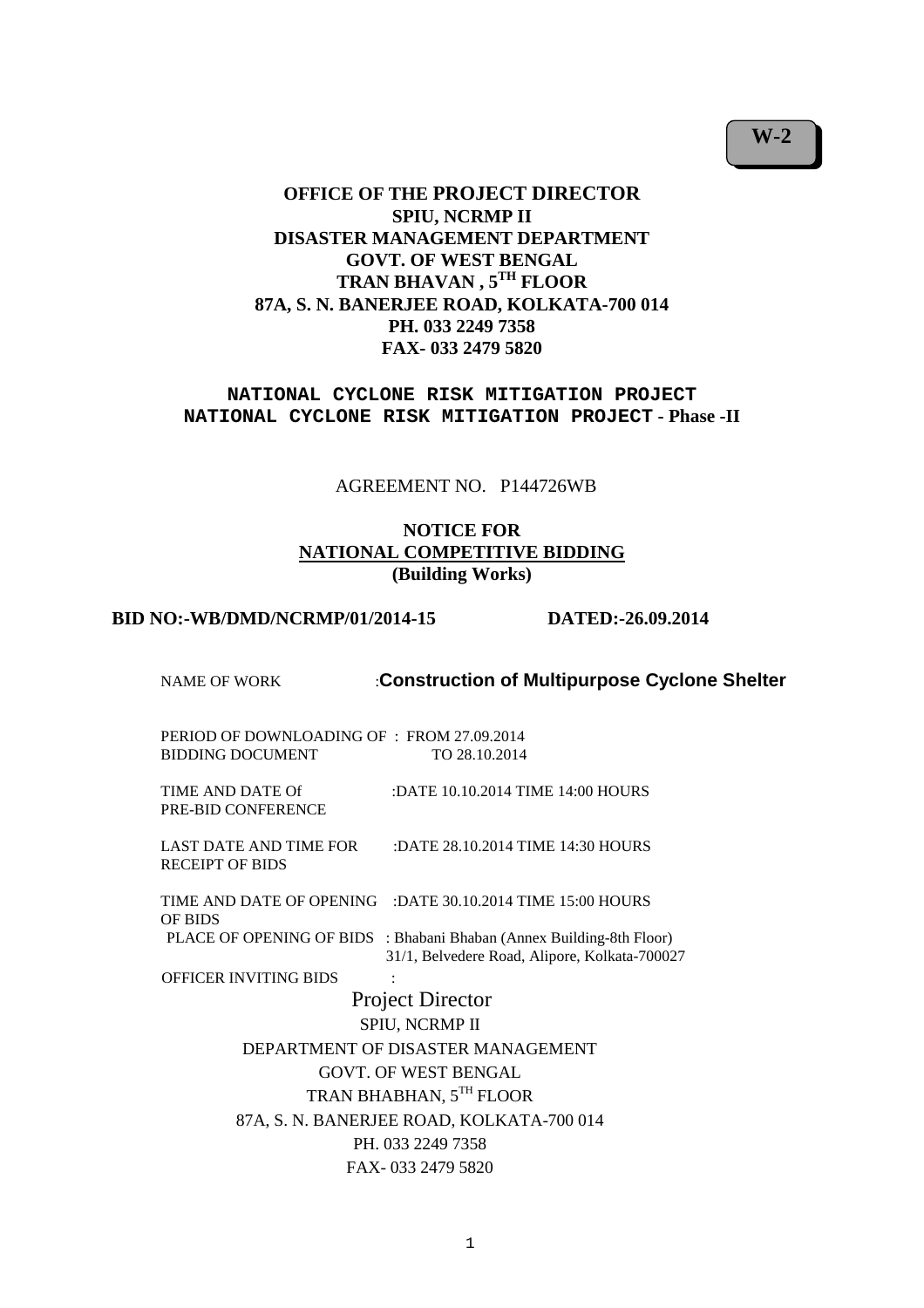# **SECTION 1**

**LIST OF IMPORTANT DATES** 

**e-PROCUREMENT NOTICE** 

**INVITATION FOR BIDS (IFB)**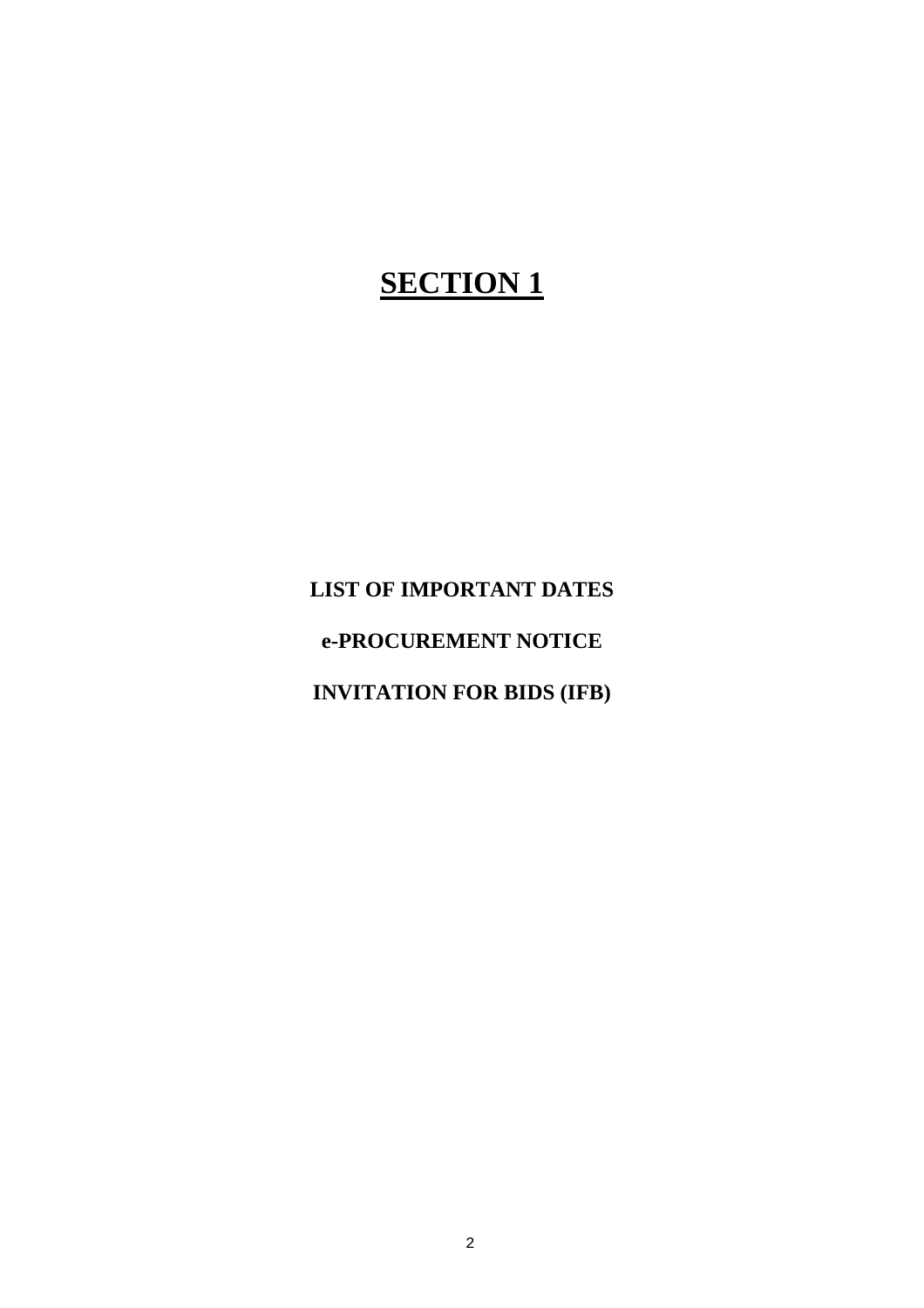# **OFFICE OF THE PROJECT DIRECTORSPIU, NCRMP II DISASTER MANAGEMENT DEPARTMENT GOVT. OF WEST BENGAL TRAN BHAVAN , 5TH FLOOR 87A, S. N. BANERJEE ROAD, KOLKATA-700 014 PH. 033 2249 7358 FAX- 033 2479 5820**

# **List of Important Dates of Bids for Construction of Construction of Multipurpose Cyclone Shelter**

 **1. Name of Work:** The packages and name of work are given below:

| Sl.<br>$\bm{N}\bm{o}$ | <b>District</b> | Package No.     | <b>Location</b>                                                                                                                                                               | <b>Name of Work</b>                                               | <b>Period of</b><br>Completion | <b>Estimated Cost</b><br>(Ks, Lakh) | <b>Bid</b><br><i>Security</i> |
|-----------------------|-----------------|-----------------|-------------------------------------------------------------------------------------------------------------------------------------------------------------------------------|-------------------------------------------------------------------|--------------------------------|-------------------------------------|-------------------------------|
| $\mathcal{L}(I)$      | (2)             | (3)             |                                                                                                                                                                               | $\boldsymbol{r}(4)$                                               | (5)                            | (6)                                 |                               |
|                       | South 24 pgs    | NCRMP/WB/BAS/P1 | "MPCS - 1. Sonakhali High School<br>Block :<br>Basanti, Dist.: South 24 Parganas<br>2. Kalahazra High School, Block: Basanti, Dist.:<br>South 24 Parganas                     | Multipurpose<br>Construction<br>of<br>Shelter<br>Cyclone          | 18 months                      | 730.00                              | $7.3$ Lac                     |
| 2                     | South 24 pgs    | NCRMP/WB/BAS/P2 | Siksha<br>Sree<br>Sree Ramakrishna<br>MPCS.<br>Niketan, Block : Basanti, Dist. : South 24<br>Parganas<br>2. Sarkarpara FP School, Block: Basanti, Dist.:<br>South 24 Parganas | Construction<br>Multipurpose<br>- of<br><b>Shelter</b><br>Cyclone | 18 months                      | 734.00                              | $7.34$ Lac                    |
| 3                     | South 24 pgs    | NCRMP/WB/BAS/P3 | MPCS - 1. Bhangankhali FP School, Block :<br>Basanti, Dist. : South 24 Parganas<br>2. Naliyakhali FP School, Block: Basanti, Dist.:<br>South 24 Parganas                      | Construction of<br>Multipurpose<br>Shelter<br>Cyclone             | 18 months                      | 712.00                              | 7.12 Lac                      |

# **Table -1**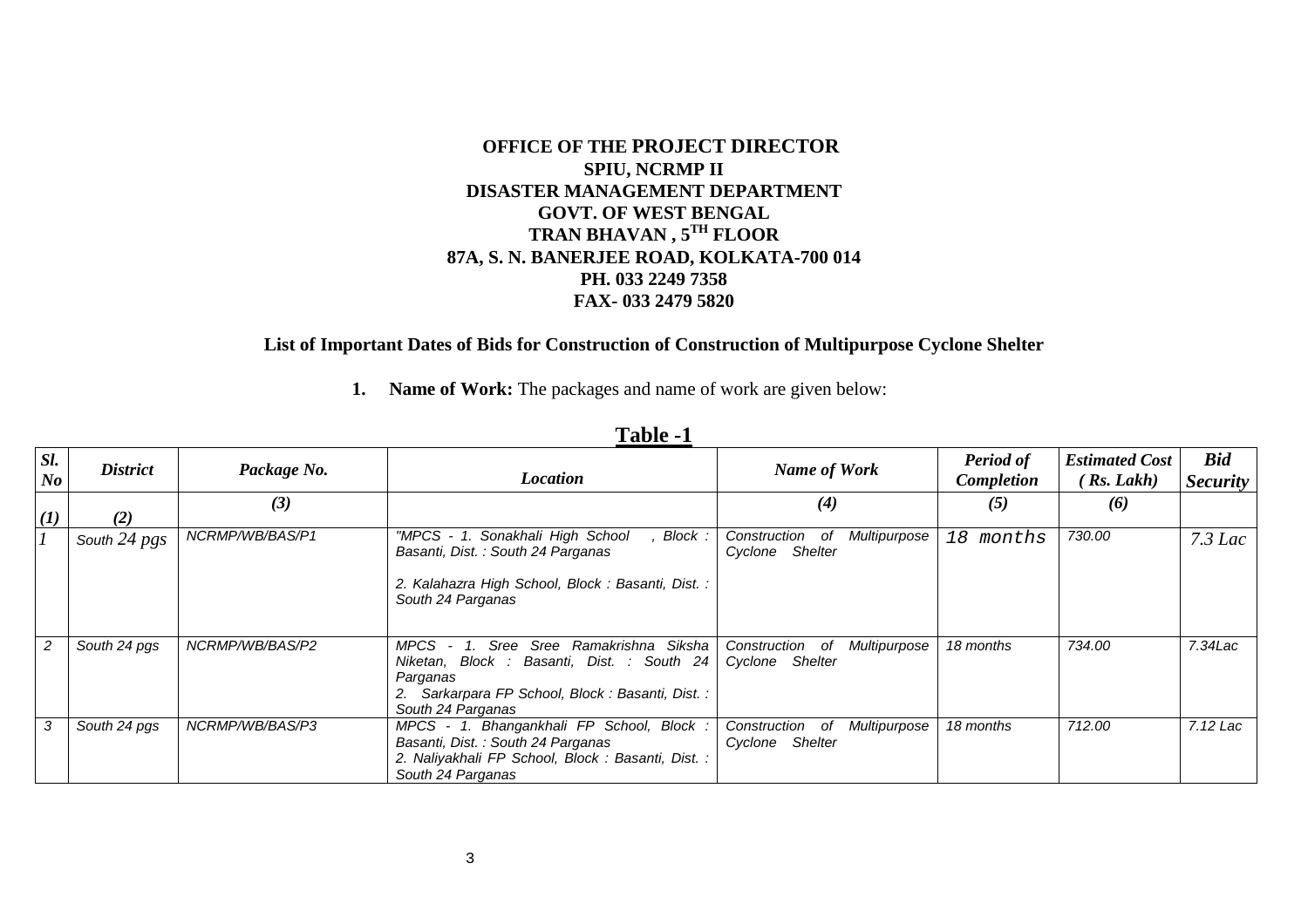| $\overline{4}$ | South 24 pgs | NCRMP/WB/BAS/P4 | MPCS - 1. Harekrishnapur CSFP School, Block:<br>Basanti, Dist. : South 24 Parganas<br>2. 3 no Garanbose FP School, Block : Basanti,<br>Dist.: South 24 Parganas<br>3. 4 no GSFP School, Block: Basanti, Dist.:<br>South 24 Parganas                                                              | Construction of Multipurpose<br>Cyclone Shelter        | 18 months   | 1153.00 | 11.53<br>Lac |
|----------------|--------------|-----------------|--------------------------------------------------------------------------------------------------------------------------------------------------------------------------------------------------------------------------------------------------------------------------------------------------|--------------------------------------------------------|-------------|---------|--------------|
| 5              | South 24 pgs | NCRMP/WB/MAT/P5 | MPCS- 1. Kumrapara Delwara Hossain Vidyapith,<br>Block: Mathurapur-II, Dist.: South 24 Parganas<br>2. Narendrapur Milon Vidyapith, Block :<br>Mathurapur-II, Dist. : South 24 Parganas<br>Subhas Nagar High School, Block :<br>3.<br>Mathurapur-II, Dist. : South 24 Parganas                    | Construction of Multipurpose<br>Cyclone Shelter        | 18 months   | 890     | 8.90 Lac     |
| 6              | South 24 pgs | NCRMP/WB/KAK/P6 | MPCS- 1. Kakdwip Birendra Vidyaniketan, Block:<br>Kakdwip, Dist.: South 24 Parganas<br>2. Akshaynagar Kumar Narayan Madyamik<br>Shikshayan, Block: Kakdwip, Dist.: South 24<br>Parganas<br>3. Bamanagar Subala High School, Block :<br>Kakdwip, Dist.: South 24 Parganas                         | Construction of Multipurpose<br>Cyclone Shelter        | 18 months   | 1018.00 | 10.18<br>Lac |
| $\overline{7}$ | South 24 pgs | NCRMP/WB/KAK/P7 | MPCS-1. Uttar Kasiabad Sri Krishna Chaitanya<br>Nimna Madyamik Vidyalay, Block: Kakdwip, Dist.<br>: South 24 Parganas<br>2. Amar Sridam Milan Vidyamandir, Block :<br>Kakdwip, Dist.: South 24 Parganas<br>3. Manmathapur Siksha Bhaban High School,<br>Block: Kakdwip, Dist.: South 24 Parganas | <b>Construction of Multipurpose</b><br>Cyclone Shelter | $18$ months | 1012    | 10.12<br>Lac |
| 8              | South 24 pgs | NCRMP/WB/PP/P8  | MPCS - 1. Sukanta Najrul MSK, Block<br>Patharpratima, Dist.: South 24 Parganas<br>2. Punachandrapur Chandmoni Sikshabhaban,<br>Block: Patharpratima, Dist.: South 24 Parganas                                                                                                                    | <b>Construction of Multipurpose</b><br>Cyclone Shelter | 18 months   | 763.00  | 7.63<br>Lac  |
| 9              | South 24 pgs | NCRMP/WB/PP/P9  | MPCS-1. Mayrarchak Haripada high School,<br>Block: Patharpratima, Dist.: South 24 Parganas<br>2. Meharpur Tulashi Rani Smriti Vidyapith, Block:<br>Patharpratima, Dist.: South 24 Parganas                                                                                                       | Construction of Multipurpose<br>Cyclone Shelter        | 18 months   | 768.00  | 7.68<br>Lac  |
| 10             | South 24 pgs | NCRMP/WB/PP/P10 | MPCS - 1. Purba Banashyamnagar F.P.S., Block:<br>Patharpratima, Dist.: South 24 Parganas<br>2. Kamdevpur Snehabala Milan Vidyapith, Block :<br>Patharpratima, Dist.: South 24 Parganas                                                                                                           | Construction of Multipurpose<br>Cyclone Shelter        | 18 months   | 1162.00 | 11.62<br>Lac |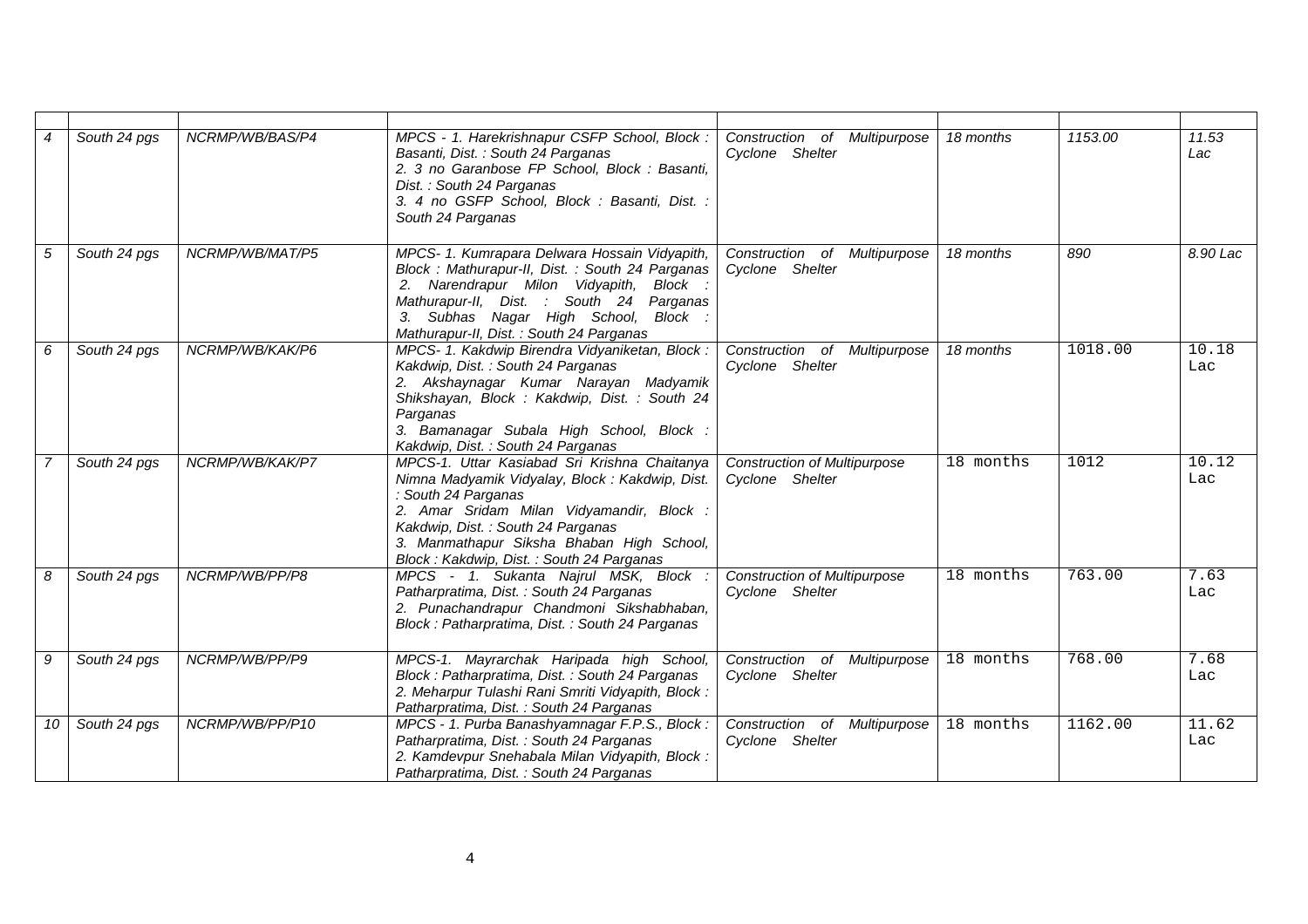|                   |              |                  | 3. J-Plot Purba Surendranagar F.P.S., Block :<br>Patharpratima, Dist.: South 24 Parganas                                                                                                                                                                                 |                                                    |           |         |              |
|-------------------|--------------|------------------|--------------------------------------------------------------------------------------------------------------------------------------------------------------------------------------------------------------------------------------------------------------------------|----------------------------------------------------|-----------|---------|--------------|
| 11                | South 24 pgs | NCRMP/WB/KUL/P11 | MPCS-1. Panchuakhali High School, Block :<br>Kultali, Dist.: South 24 Parganas<br>2. Sankijahan F.P. School, Block: Kultali, Dist.:<br>South 24 Parganas<br>3. Kantamari Churamani H.S, Block: Kultali, Dist.<br>: South 24 Parganas                                     | Construction of<br>Multipurpose<br>Cyclone Shelter | 18 months | 1013.00 | 10.13<br>Lac |
| $12 \overline{ }$ | South 24 pgs | NCRMP/WB/KUL/P12 | MPCS-1. Baikunthapur High School, Block :<br>Kultali, Dist.: South 24 Parganas<br>2. Madhya Purba Gurguria Adarsha Vidyapith,<br>Block: Kultali, Dist.: South 24<br>3. Debipur Karunamoyee Girls' High School,<br>Block : Kultali, Dist. : South 24 Parganas<br>Parganas | Construction of<br>Multipurpose<br>Cyclone Shelter | 18 months | 1053.00 | 10.53<br>Lac |
| 13                | South 24 pgs | NCRMP/WB/NAM/P13 | MPCS-1. D.K Chandanpiri F.P School, Block:<br>Namkhana, Dist.: South 24 Parganas<br>2. Narayanpur 4th Gheri FP School, Block :<br>Namkhana, Dist.: South 24 Parganas<br>3. Kusumtala Paschim Madhya F.P School, Block<br>: Namkhana, Dist. : South 24 Parganas           | Construction of<br>Multipurpose<br>Cyclone Shelter | 18 months | 1047.00 | 10.47<br>Lac |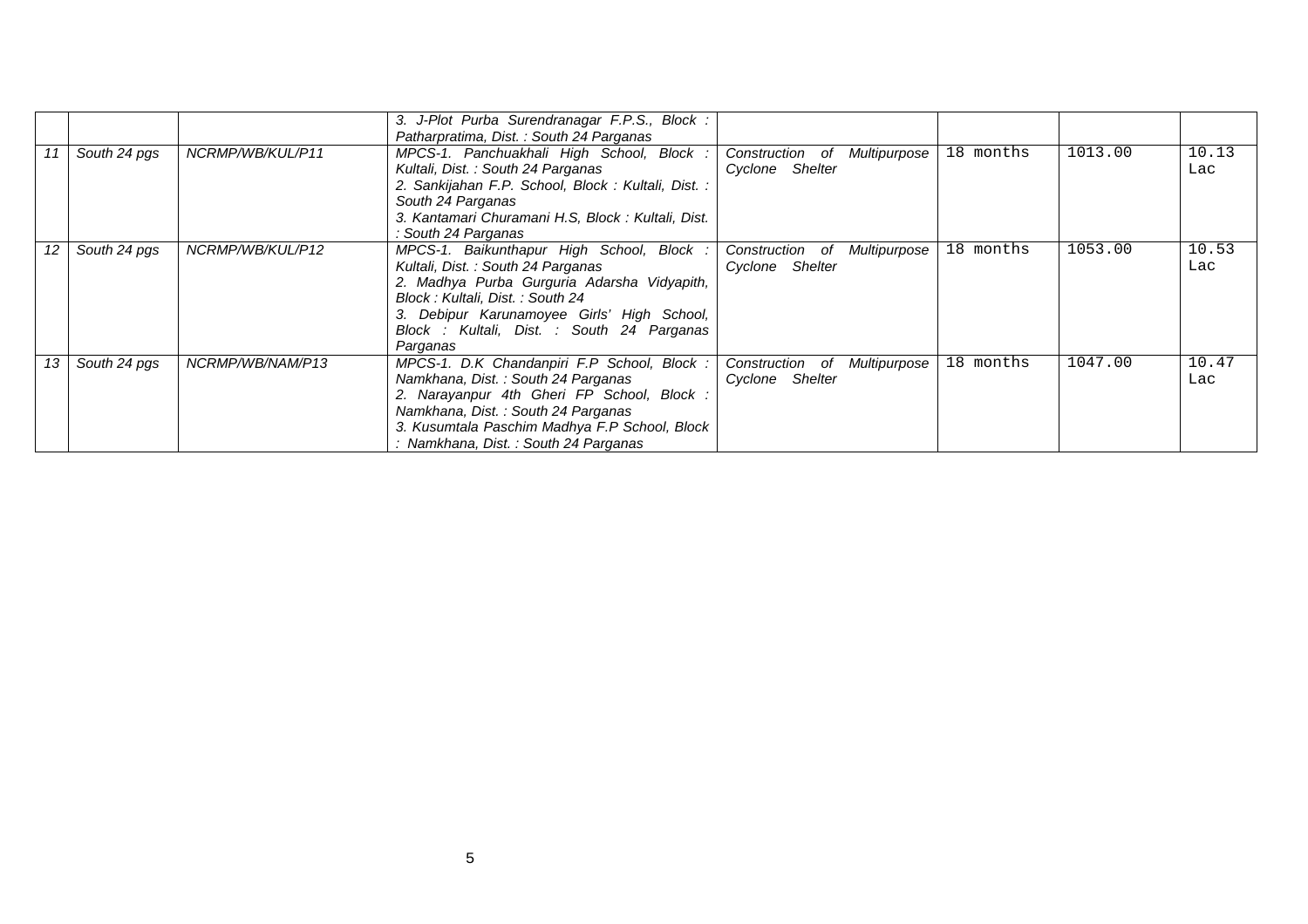| To                | From 27.09.2014<br>28.10.2014<br>10.10.2014<br>14.00 hours |
|-------------------|------------------------------------------------------------|
|                   |                                                            |
|                   |                                                            |
|                   | 22.10.2014<br>9.00 hours                                   |
|                   | 28.10.2014<br>14:30 hours                                  |
|                   | 30.10.2014<br>15:30 hours                                  |
|                   | To be decided later on                                     |
| date for<br>bids. | 90 Days from the deadline<br>submission of                 |
|                   |                                                            |
|                   |                                                            |
|                   |                                                            |

FAX- 033 2479 5820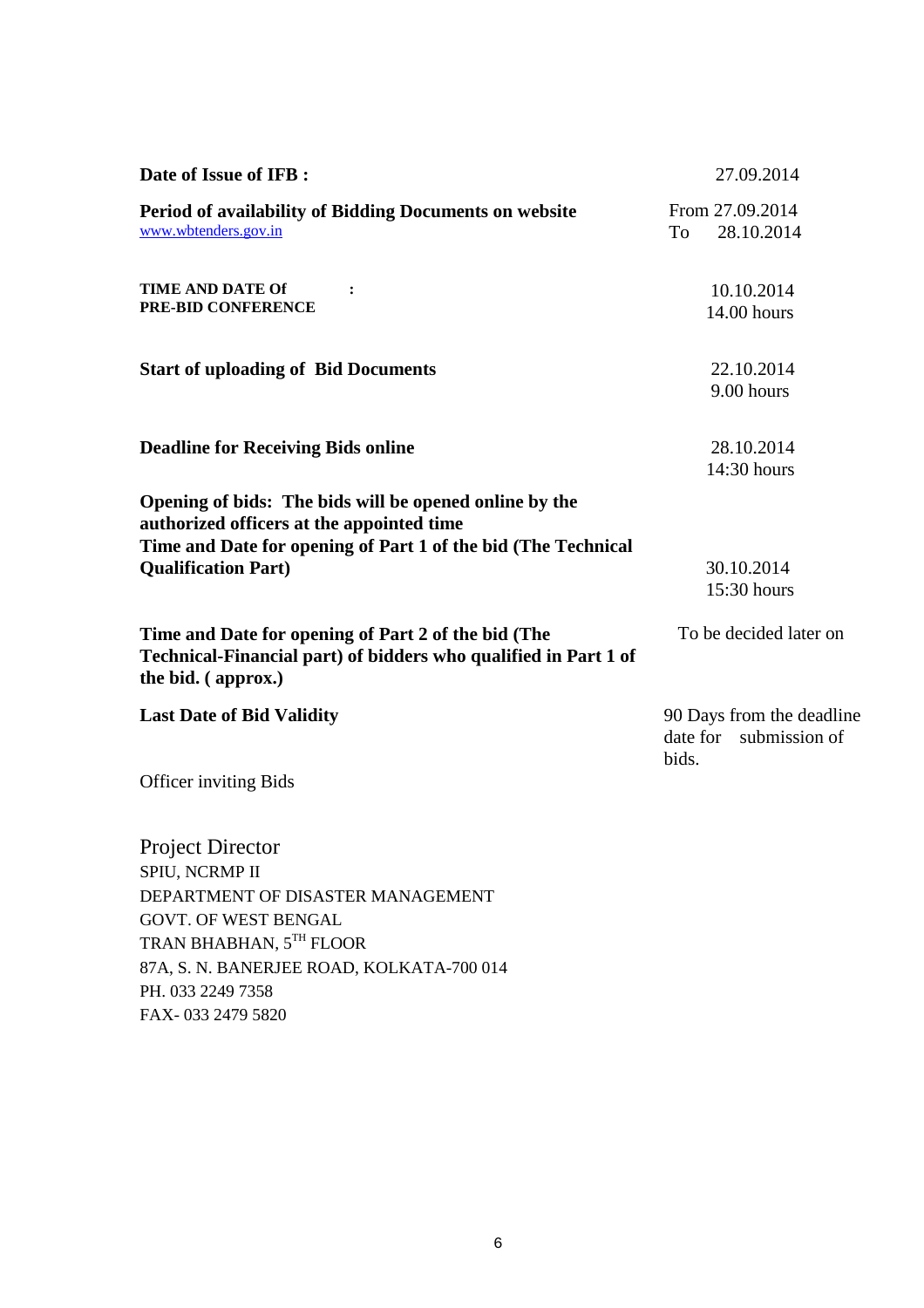### **e-Procurement Notice**

The Government of India has a credit from International Development Association ( IDA)towards to the cost of **NATIONAL CYCLONE RISK MITIGATION PROJECT** - Phase -II. and intends to apply a part of the funds to cover eligible payments under the contracts for construction of works as detailed in the Table below. Bidding is open to all bidders from eligible source countries as defined in the bidding document.

The Project Director ,SPIU , NCRMP- II, Department of Disaster Management on behalf of **Governor of West Bengal** invites the item rate bids in electronic tendering system for construction of **Multipurpose Cyclone Shelter** for the Packages as per table no.1from the eligible contractors Date of release of Invitation for Bids through e-procurement: 27.09.14

**Availability of Bid Documents and mode of submission:** The bid document is available online and should be submitted online in www.wbtenders.gov.in. The bidder would be required to register in the web-site which is free of cost. For submission of the bids, the bidder is required to have Digital Signature Certificate (DSC) from one of the authorized Certifying Authorities. The bidders are required to submit (a) original bid security in approved form and (b) original affidavit regarding correctness of information furnished with bid document as per provisions of Clause 4.4 B (ii) of ITB and self-attested copies of all the uploaded documents except BOQ with Office of the Executive Engineer , NH Planning & Design Division –III , P.W. (Roads) Directorate, & PIU, Department of Disaster Management, Bhabani Bhaban (Annex Building-8th Floor) , 31/1, Belvedere Road, Alipore, Kolkata-700027 on a date not later than two working days after the opening of technical qualification part of the Bid, either by registered post or by hand, failing which the bids shall be declared non-responsive. If the Office happens to closed on the last date of submission of those documents will be received on the next working day upto14.30 at the Office mentioned above .

Last Date/ Time for receipt of bids through e-procurement: 03.11.2014 upto 14:00 hours.

For further details please log on to www.wbtenders.gov.in

Project Director SPIU, NCRMP II DEPARTMENT OF DISASTER MANAGEMENT GOVT. OF WEST BENGAL TRAN BHABHAN, 5TH FLOOR 87A, S. N. BANERJEE ROAD, KOLKATA-700 014 PH. 033 2249 7358 FAX- 033 2479 5820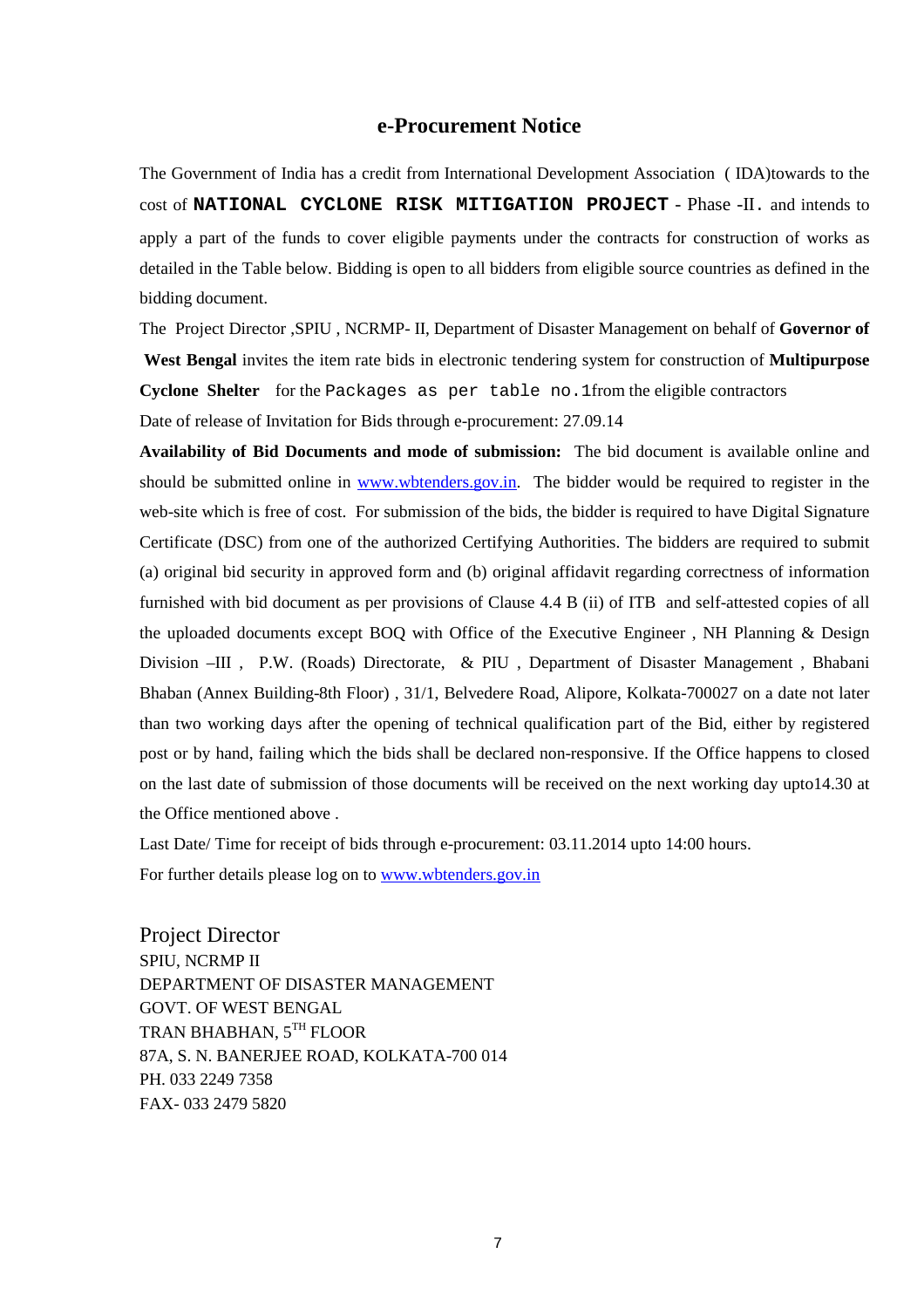# **Office Of The Project Director SPIU, NCRMP II DISASTER MANAGEMENT DEPARTMENT GOVT. OF WEST BENGAL TRAN BHABAN, 5TH FLOOR 87A, S. N. BANERJEE ROAD, KOLKATA-700 014 PH. 033 2249 7358 FAX- 033 2479 5820**

#### **BID NO:-WB/DMD/NCRMP/01/2014-15 DATED:-26.09.2014**

#### **INVITATION FOR BIDS (IFB)**

The Government of India has a credit number "P144726." from International Development Association ( IDA)towards to the cost of **NATIONAL CYCLONE RISK MITIGATION PROJECT** - Phase - II. and intends to apply a part of the funds to cover eligible payments under the contracts for construction of works as detailed in the Table below. Bidding is open to all bidders from eligible source countries as defined in the bidding document.

- 1. The Project Director ,SPIU , NCRMP- II, Disaster Management Department on behalf of **Governor of West Bengal** invites the item rate bids, in electronic tendering system, for construction of **Multipurpose Cyclone Shelter** for each of the following works from the eligible contractors . As described in Table-1
- **2.** Date of release of Invitation for Bids through e-procurement: 27.09.14
- **3. Availability of Bid Document and mode of submission:** The bid document is available online and bid should be submitted online on website www. wbtenders.gov.in etender.nic.in The bidder would be required to register in the web-site which is free of cost. For submission of bids, the bidder is required to have Digital Signature Certificate (DSC) from one of the authorized Certifying Authorities (CA). "Aspiring bidders who have not obtained the user ID and password for participating in e-tendering in www. wbtenders.gov.in. may obtain the same from the website www. wbtenders.gov.in

Digital signature is mandatory to participate in the e-tendering. Bidders already possessing the digital signature issued from authorized CAs can use the same in this tender.

**4. Submission of Original Documents:** The bidders are required to submit (a) original bid security in approved form and (b) original affidavit regarding correctness of information furnished with bid document as per provisions of Clause 4.4 B (ii) of ITB with Executive Engineer , NH Planning & Design Division –III , P.W. (Roads) Directorate, & PIU , Department of